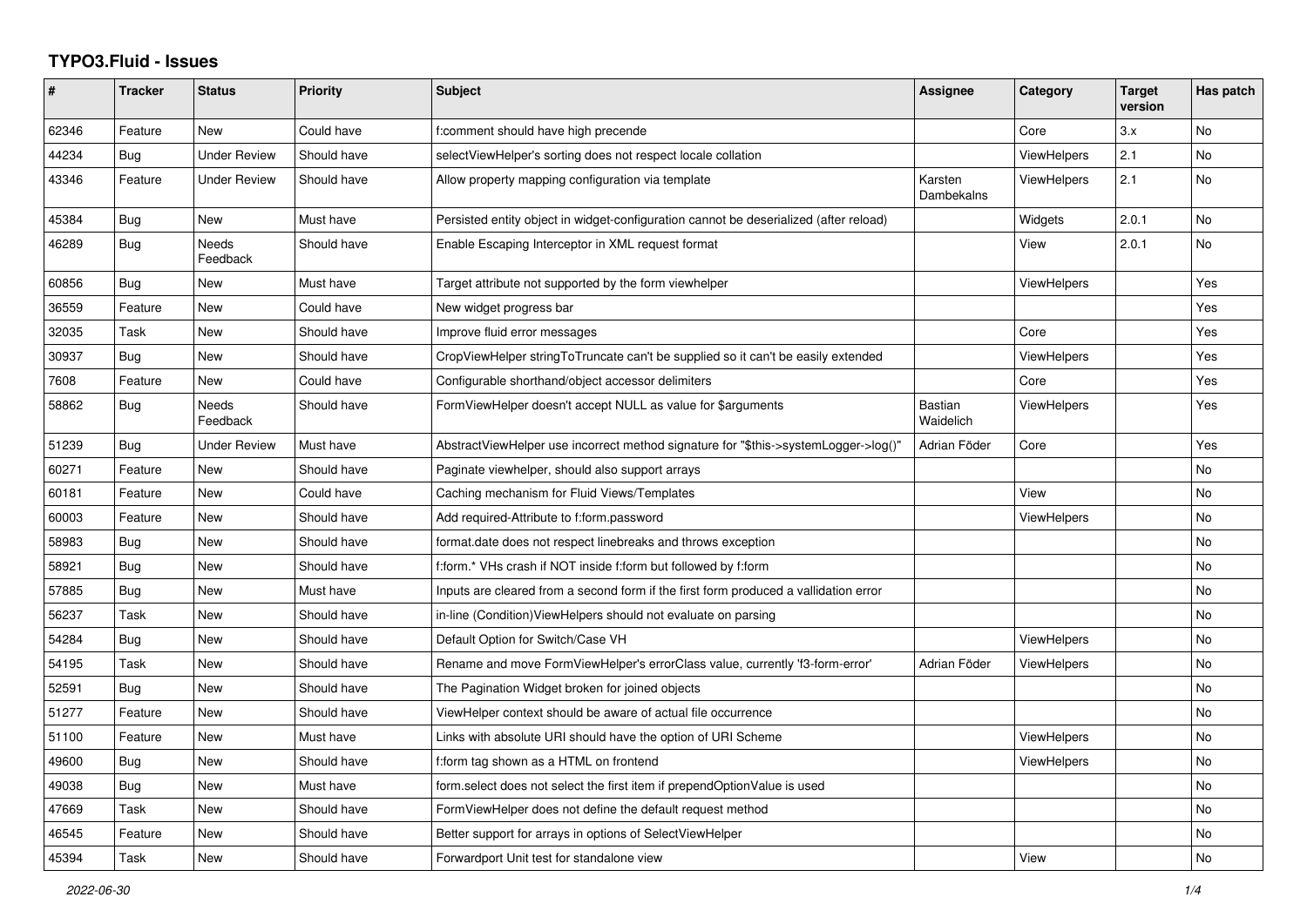| #     | <b>Tracker</b> | <b>Status</b> | <b>Priority</b>      | <b>Subject</b>                                                                                              | <b>Assignee</b>        | Category    | <b>Target</b><br>version | Has patch |
|-------|----------------|---------------|----------------------|-------------------------------------------------------------------------------------------------------------|------------------------|-------------|--------------------------|-----------|
| 45153 | Feature        | New           | Should have          | f:be.menus.actionMenuItem - Detection of the current select option is insufficient                          |                        |             |                          | <b>No</b> |
| 43072 | Task           | New           | Should have          | Remove TOKENS for adding templates fallback in Backporter                                                   |                        | View        |                          | No        |
| 43071 | Task           | New           | Should have          | Remove TOKENS for adding fallback teplates in B                                                             |                        |             |                          | No        |
| 42743 | Task           | New           | Should have          | Remove inline style for hidden form fields                                                                  |                        |             |                          | No        |
| 42397 | Feature        | New           | Should have          | Missing viewhelper for general links                                                                        |                        |             |                          | No        |
| 40081 | Feature        | New           | Should have          | Allow assigned variables as keys in arrays                                                                  |                        |             |                          | No        |
| 40064 | Bug            | New           | Must have            | Multiselect is not getting persisted                                                                        |                        | ViewHelpers |                          | No        |
| 39990 | Bug            | New           | Should have          | Same form twice in one template: hidden fields for empty values are only rendered<br>once                   |                        | Core        |                          | No        |
| 39936 | Feature        | New           | Should have          | registerTagAttribute should handle default values                                                           |                        | ViewHelpers |                          | No        |
| 38369 | Bug            | New           | Must have            | Resource ViewHelpers should not fall back to request package                                                |                        | View        |                          | <b>No</b> |
| 38130 | Feature        | New           | Should have          | Checkboxes and multiple select fields should have an assignable default value                               |                        |             |                          | No        |
| 37619 | Bug            | New           | Should have          | Fatal Error when using variable in name attribute of Section ViewHelper                                     |                        | ViewHelpers |                          | No        |
| 37095 | Feature        | New           | Should have          | It should be possible to set a different template on a Fluid TemplateView inside an<br>action               | Christopher<br>Hlubek  |             |                          | No        |
| 36655 | Bug            | New           | Should have          | <b>Pagination Links</b>                                                                                     |                        | Widgets     |                          | No        |
| 36410 | Feature        | New           | Should have          | Allow templates to send arguments back to layout                                                            |                        | ViewHelpers |                          | <b>No</b> |
| 34309 | Task           | New           | Could have           | Unknown ViewHelpers cause exception - should be handled more graceful                                       |                        | ViewHelpers |                          | No        |
| 33551 | Bug            | New           | Must have            | View helper values break out of a partial scope                                                             | Sebastian<br>Kurfuerst | Core        |                          | No        |
| 33215 | Feature        | New           | Should have          | RFC: Dynamic values in ObjectAccess paths                                                                   |                        |             |                          | <b>No</b> |
| 31955 | Feature        | New           | Should have          | f:uri.widget                                                                                                |                        | Widgets     |                          | No        |
| 30555 | Feature        | New           | Could have           | Make TagBuilder more extensible                                                                             |                        | Core        |                          | No        |
| 28554 | Bug            | New           | Should have          | (v4) implement feature flag to disable caching                                                              |                        |             |                          | No        |
| 28553 | Bug            | New           | Should have          | improve XHProf test setup                                                                                   |                        |             |                          | No        |
| 28552 | Bug            | New           | Should have          | (v5) write ViewHelper test for compiled run; adjust functional test to do two passes<br>(uncached & cached) |                        |             |                          | No        |
| 28550 | <b>Bug</b>     | New           | Should have          | (v4) make widgets cacheable, i.e. not implement childnodeaccess interface                                   |                        |             |                          | No        |
| 28549 | <b>Bug</b>     | New           | Should have          | make widgets cacheable, i.e. not implement childnodeaccess interface                                        |                        |             |                          | N0        |
| 27607 | <b>Bug</b>     | New           | Must have            | Make Fluid comparisons work when first element is STRING, second is NULL.                                   |                        | Core        |                          | No        |
| 26664 | Task           | New           | Won't have this time | Clean up Form ViewHelpers                                                                                   |                        | ViewHelpers |                          | No        |
| 26658 | Task           | New           | Won't have this time | Make Form ViewHelpers consistent                                                                            |                        | ViewHelpers |                          | No        |
| 12863 | <b>Bug</b>     | New           | Should have          | Attributes of a viewhelper can't contain a '-'                                                              | Sebastian<br>Kurfuerst | Core        |                          | No        |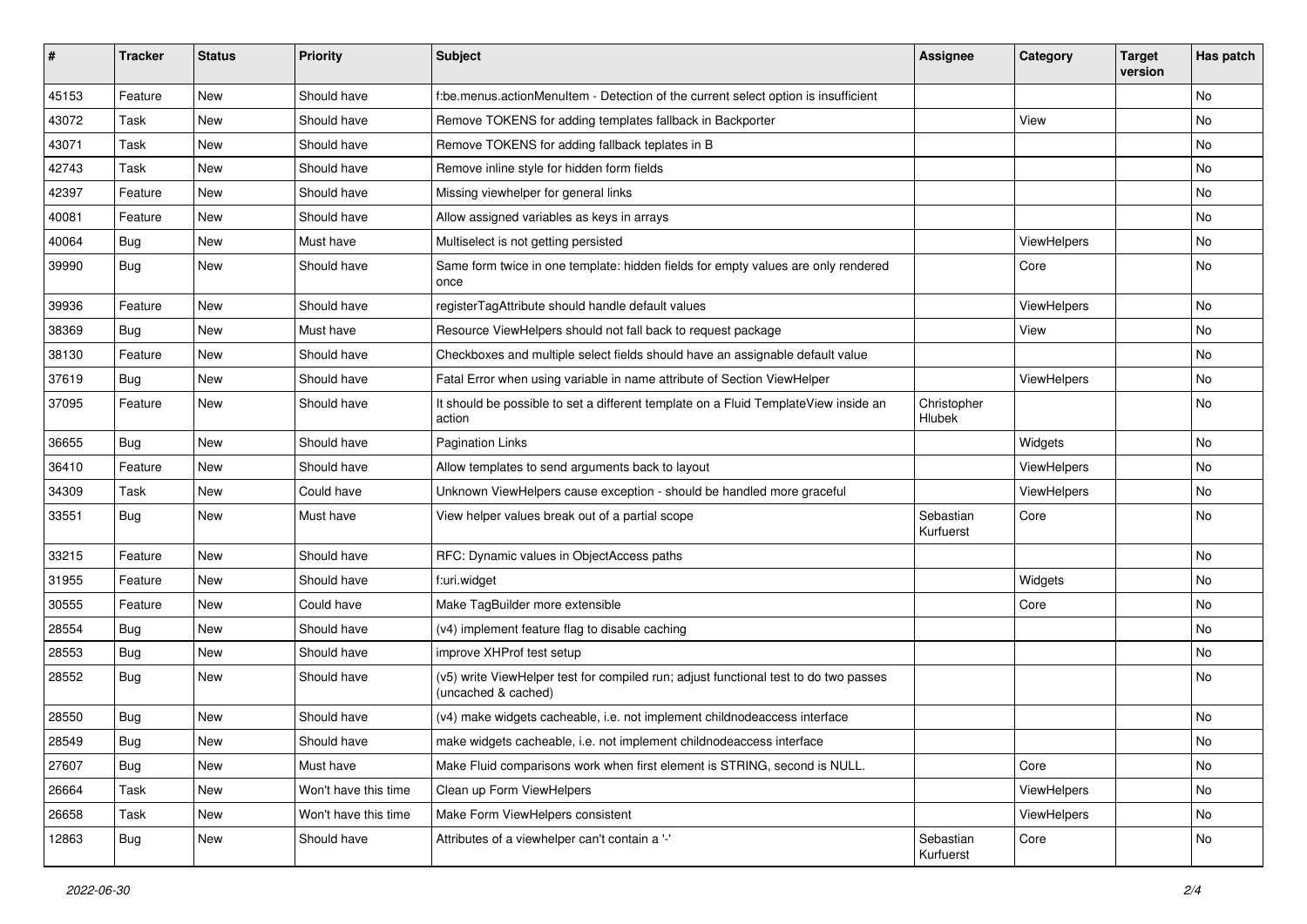| #     | <b>Tracker</b> | <b>Status</b>       | <b>Priority</b> | Subject                                                                                                | <b>Assignee</b>             | Category    | <b>Target</b><br>version | Has patch |
|-------|----------------|---------------------|-----------------|--------------------------------------------------------------------------------------------------------|-----------------------------|-------------|--------------------------|-----------|
| 10911 | Task           | New                 | Should have     | Tx_Fluid_ViewHelpers_Form_AbstractFormViewHelper->renderHiddenIdentityField<br>should be more reliable |                             | ViewHelpers |                          | No        |
| 10472 | Feature        | New                 | Could have      | Fluid Standalone distribution                                                                          |                             | Core        |                          | No        |
| 8648  | Bug            | New                 | Should have     | format.crop ViewHelper should support all features of the crop stdWrap function                        |                             | ViewHelpers |                          | No        |
| 3725  | Feature        | New                 | Could have      | <b>CSS Engine</b>                                                                                      | Christian Müller            | ViewHelpers |                          | No        |
| 3481  | Bug            | New                 | Should have     | Use ViewHelperVariableContainer in PostParseFacet                                                      |                             | Core        |                          | No        |
| 28551 | Bug            | Accepted            | Should have     | (v4) backport VHTest                                                                                   | Sebastian<br>Kurfuerst      |             |                          | No        |
| 5933  | Feature        | Accepted            | Should have     | Optional section rendering                                                                             | Sebastian<br>Kurfuerst      | ViewHelpers |                          | No        |
| 46091 | Task           | Needs<br>Feedback   | Should have     | Show source file name and position on exceptions during parsing                                        |                             |             |                          | No        |
| 33628 | Bug            | Needs<br>Feedback   | Must have       | Multicheckboxes (multiselect) for Collections don't work                                               | Christian Müller            | ViewHelpers |                          | No        |
| 33394 | Feature        | Needs<br>Feedback   | Should have     | Logical expression parser for BooleanNode                                                              | <b>Tobias Liebig</b>        | Core        |                          | <b>No</b> |
| 8989  | Feature        | Needs<br>Feedback   | Could have      | Search path for fluid template files                                                                   |                             | View        |                          | No        |
| 8491  | Task           | Needs<br>Feedback   | Should have     | link.action and uri.action differ in absolute argument                                                 | Karsten<br>Dambekalns       | ViewHelpers |                          | No        |
| 3291  | Feature        | Needs<br>Feedback   | Should have     | Cacheable viewhelpers                                                                                  |                             |             |                          | No        |
| 65424 | Bug            | <b>Under Review</b> | Should have     | SelectViewHelper must respect option(Value Label)Field for arrays                                      |                             | ViewHelpers |                          | No        |
| 59057 | Bug            | Under Review        | Must have       | Hidden empty value fields shoud be disabled when related field is disabled                             | <b>Bastian</b><br>Waidelich | ViewHelpers |                          | No        |
| 55008 | Bug            | <b>Under Review</b> | Should have     | Interceptors should be used in Partials                                                                | Christian Müller            |             |                          | No        |
| 53806 | Bug            | <b>Under Review</b> | Should have     | Paginate widget maximumNumberOfLinks rendering wrong number of links                                   | Bastian<br>Waidelich        | Widgets     |                          | No        |
| 52640 | Feature        | <b>Under Review</b> | Should have     | Create an UnlessViewHelper as opposite to the IfViewHelper                                             | Marc Neuhaus                |             |                          | No        |
| 50888 | Bug            | <b>Under Review</b> | Should have     | WSOD by changing name of section and if Fluid caches are generated                                     |                             |             |                          | No        |
| 49756 | Feature        | <b>Under Review</b> | Should have     | Select values by array key in checkbox viewhelper                                                      |                             |             |                          | No        |
| 47006 | Bug            | <b>Under Review</b> | Should have     | widget identifier are not unique                                                                       |                             |             |                          | No        |
| 46257 | Feature        | <b>Under Review</b> | Should have     | Add escape sequence support for Fluid                                                                  |                             | Core        |                          | No        |
| 34682 | <b>Bug</b>     | <b>Under Review</b> | Should have     | Radio Button missing checked on validation error                                                       |                             | ViewHelpers |                          | No        |
| 5636  | Task           | <b>Under Review</b> | Must have       | Form_RadioViewHelper and CheckBoxViewHelper miss check for existing object<br>before it is accessed.   |                             |             |                          | No        |
| 48355 | Feature        | New                 | Could have      | Assign output of viewhelper to template variable for further processing.                               |                             |             |                          |           |